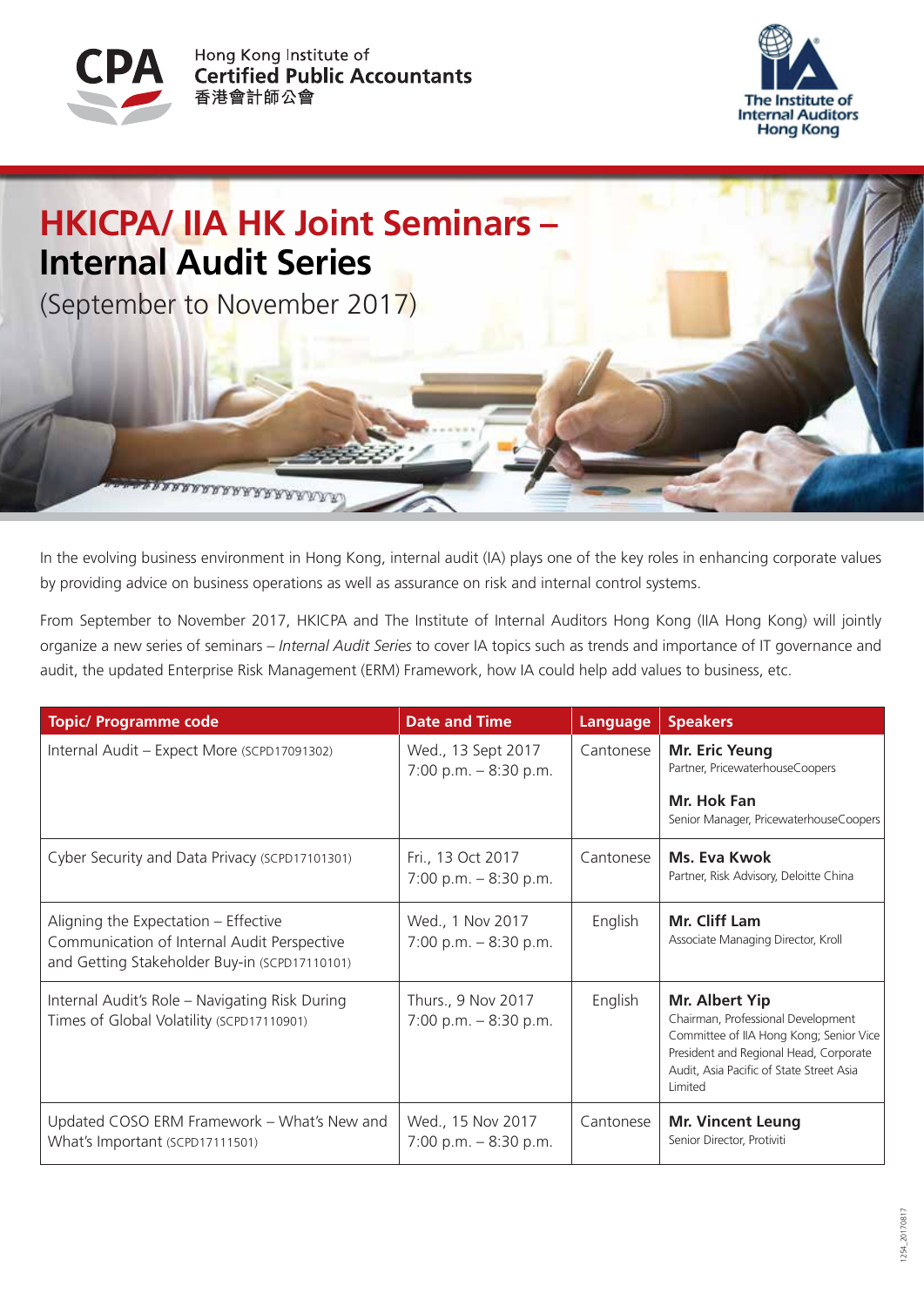



## **About the programme**

| <b>Venue</b>                | Hong Kong Institute of CPAs,<br>27/F., Wu Chung House, 213 Queen's Road East, Wanchai, Hong Kong                                                                                                      |                                                           |  |  |  |  |  |
|-----------------------------|-------------------------------------------------------------------------------------------------------------------------------------------------------------------------------------------------------|-----------------------------------------------------------|--|--|--|--|--|
| <b>Format</b>               | Seminar                                                                                                                                                                                               |                                                           |  |  |  |  |  |
| Fee (for each)              | HKICPA member or student:<br>IA/HKIAAT member or student:<br>Non-member:                                                                                                                              | HK\$190 (online enrolment: HK\$180)<br>HK\$190<br>HK\$330 |  |  |  |  |  |
| <b>Participants</b>         | Internal audit/ internal control/ risk management practitioners; IT auditors; IT security and<br>IT governance professionals; and persons who are interested in understanding more about IA functions |                                                           |  |  |  |  |  |
| Competency*                 | Auditing and assurance; Risk management; Corporate governance; Information technology                                                                                                                 |                                                           |  |  |  |  |  |
| Rating*                     | Intermediate to advanced level                                                                                                                                                                        |                                                           |  |  |  |  |  |
| <b>CPD hours (for each)</b> | 1.5                                                                                                                                                                                                   |                                                           |  |  |  |  |  |

\* Please refer to th[e Institute's online CPD Learning Resource Centre](http://www.hkicpa.org.hk/file/media/section4_cpd/Continuing Professinoal Development Programme (CPD)/pdf/guide/CPDevents-NewCategories-ratings.pdf) for descriptions of competency and rating.

# **About the programme**

## **Internal Audit – Expect More (SCPD17091302)**

#### **Course outline**

Whilst most internal audit (IA) functions have identified the need to add value to the business, only a few are exploring how to do this with a purposeful plan. In this time of constantly changing business environment and heightening stakeholders' expectations, there is an urgent need for the IA function to transform.

In this seminar, the speakers will share their thoughts with participants on:

- What is the case for change
- Where can IA do more
	- IA data analytics
	- Fraud risk management
	- IT governance/ cyber security
- How to start this transformation journey
- Next steps Moving forward

### **About the speakers**

## **Mr. Eric Yeung**, Partner, PricewaterhouseCoopers

Mr. Yeung is a Partner within PwC's Risk Assurance practice and has provided a wide range of corporate governance, risk management, internal audit and internal control transformation and advisory services to various listed companies and private companies.

Mr. Yeung is a regular speaker at various director training sessions and has conducted numerous seminars/ training workshops to directors and executives in Hong Kong. He has also assisted various Hong Kong listed companies in adopting the Hong Kong Corporate Governance Code, including the implementation of risk management frameworks and setting up of internal audit functions.

### **Mr. Hok Fan**, Senior Manager, PricewaterhouseCoopers

Mr. Fan is a Senior Manager within PwC's Risk Assurance practice and has over 13 years of experience specializing in corporate governance, internal audit, internal controls and risk management consultancy services in Hong Kong, Australia and the United Kingdom.

Mr. Fan has substantial experience in helping clients to establish their Enterprise Risk Management frameworks, set up internal audit functions, deliver control/ process optimization projects, and enhance internal control systems. He also speaks at various director trainings and has conducted numerous seminars to the board and management of companies in Hong Kong.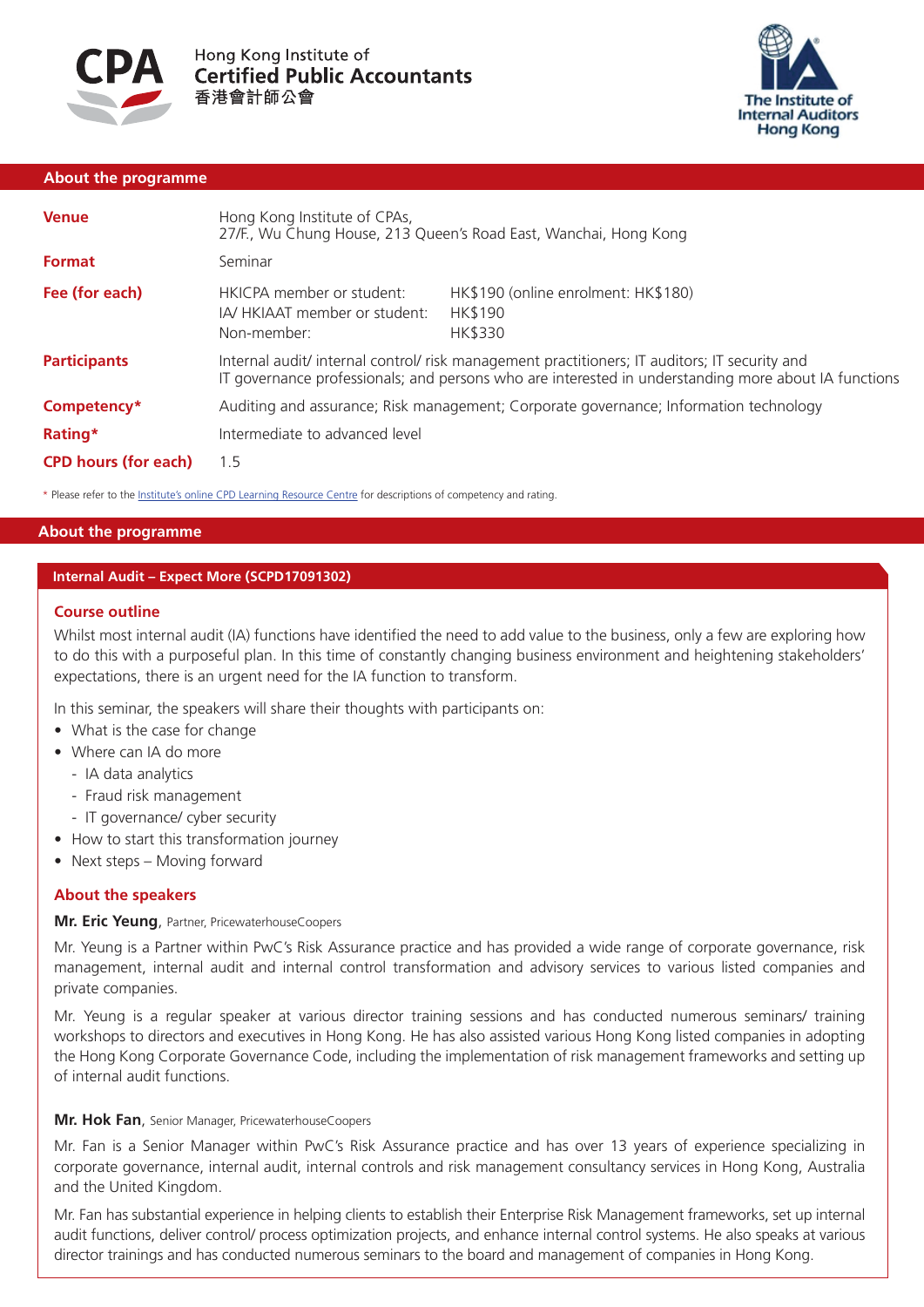



## **Cyber Security and Data Privacy (SCPD17101301)**

### **Course outline**

Disruptive technologies have been shifting the paradigm across industries. From digital and mobile, to more bleeding edged block chain and smart contact, the new holy grail also introduces new risks.

Building an effective cyber security risk management framework and roadmap is essential. In this seminar, the speaker will share with participants on the latest cyber security updates and information on the following key topics:

- Cyber threat landscape and trends
- Best practices for public sector effective evaluation and management of cyber security risks
- Demonstration on cyber-attack simulation

#### **About the speaker**

**Ms. Eva Kwok**, Partner, Risk Advisory, Deloitte China

Ms. Kwok is a Partner of Risk Advisory at Deloitte China. She has over 16 years of experience in the information system industry.

Ms. Kwok is a Cyber Risk Leader who focuses on cyber security and privacy assessment, consulting and solution implementation services for major enterprises across different industries including financial services, hospitality and gaming, etc.

Ms. Kwok has in-depth expertise on technology, cyber and privacy risk management, governance and regulatory requirements. She also has strong capability to lead technical security assessment and implementation projects including security analytics and monitoring platform, information protection solution, identity and access management solution, vulnerability assessment, and penetration testing.

Ms. Kwok has given presentations and panel sharing at conferences and training events.

### **Aligning the Expectation – Effective Communication of Internal Audit Perspective and Getting Stakeholder Buy-in (SCPD17110101)**

#### **Course outline**

While business executives expect internal auditors to be trusted business advisors, what exactly are the attributes of a good business advisor? How do internal auditors gain the trust from stakeholders across the business and functions? Why is there a gap in the perception of the role of the internal audit function across an organization?

The speaker will explore the challenges faced by the internal audit function based on his experience working with corporate clients as an external consultant, and share with participants his observations and some practical advices to overcome the challenges.

After joining this seminar, participants will:

- Understand the role of an internal audit function as part of the three lines of defense model within an organization
- Learn the key attributes to be a trusted business advisor and the key areas to consider when interacting with internal and external stakeholders
- Learn from the positive and negative experience of the speaker's clients, and apply the lessons learnt

#### **About the speaker**

### **Mr. Cliff Lam**, Associate Managing Director, Kroll

Mr. Lam is an Associate Managing Director in Kroll's Investigations and Disputes practice, based in the Hong Kong office. Cliff specializes in forensic accounting, investigations, and compliance consulting. He has advised law firms and corporations in handling sensitive and complex situations involving compliance issues and legal disputes across different jurisdictions and industries.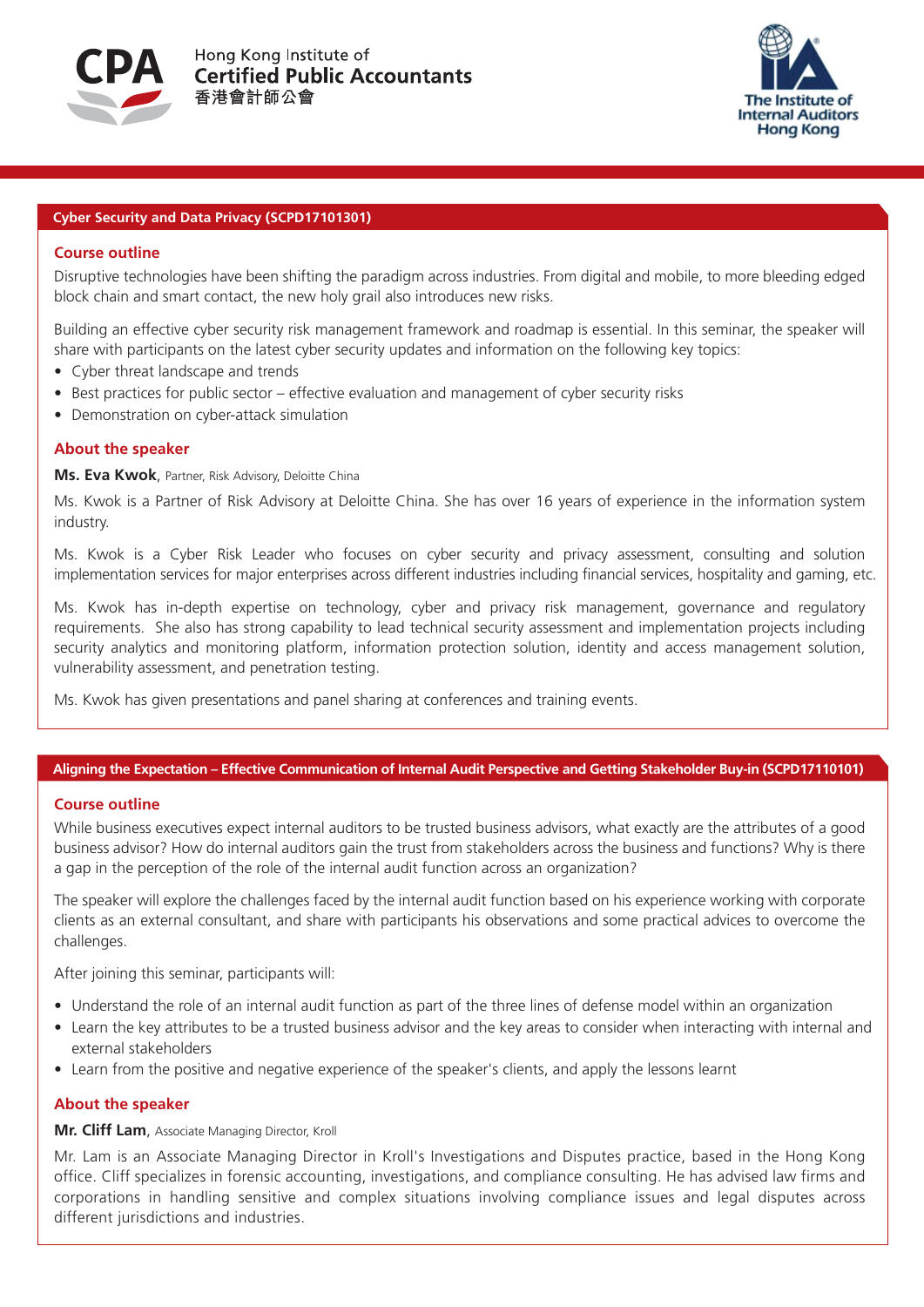



## **Internal Audit's Role – Navigating Risk During Times of Global Volatility (SCPD17110901)**

#### **Course outline**

Internal auditors are reaching beyond their traditional capabilities to partner with business and improve company operations. Whilst organizations face complex risks, internal auditors have opportunities to add value. This seminar provides insight of how internal auditors can get there.

After joining this seminar, participants will:

- Understand the transformation and the changing role of internal auditors
- Understand how internal auditors can contribute to mitigate complex risks including cyber security, increased and evolving regulation, reputational harm, technology advancement/ disruptive innovation and global economic volatility

## **About the speaker**

**Mr. Albert Yip**, Chairman, Professional Development Committee of IIA Hong Kong Senior Vice President and Regional Head, Corporate Audit, Asia Pacific of State Street Asia Limited

Mr. Yip is a Senior Vice President and Regional Head of Corporate Audit, Asia Pacific at State Street, one of the world's leading providers of financial services to institutional investors with \$29.83 trillion in assets under custody and administration and \$2.56 trillion in assets under management as of 31 March 2017. Based in Hong Kong, he leads the corporate audit function in Asia Pacific which is responsible for auditing State Street's compliance with global regulations in the region.

Mr. Yip joined State Street in 2015 and has 30 years of experience leading internal audit, compliance, risk management, finance and regulatory teams. He worked in the United States and Asia Pacific for companies including Manulife Financial and Westpac Banking Corporation.

Mr. Yip earned a Master of Science in Information Systems from the Hong Kong Polytechnic University, an Honors Degree in Accountancy from the City University of Hong Kong and holds FCPA (Aust.), CMA, CRMA, CRISC and Forensic CPA designations. Mr. Yip is the Governor and Chairman of Professional Development of IIA Hong Kong, the Chairman of the Financial Services Committee of CPA Australia, the Chairman of the Corporate Governance Committee of CMA Australia, and is a founding member of HK-ASEAN Cooperation Foundation.

Mr. Yip is a frequent guest speaker at professional bodies, universities, international conferences and forums in the Asia Pacific region and United States. He was the first honoree in Asia to receive the WACE Award, for his contribution to university student career development in Hong Kong and overseas.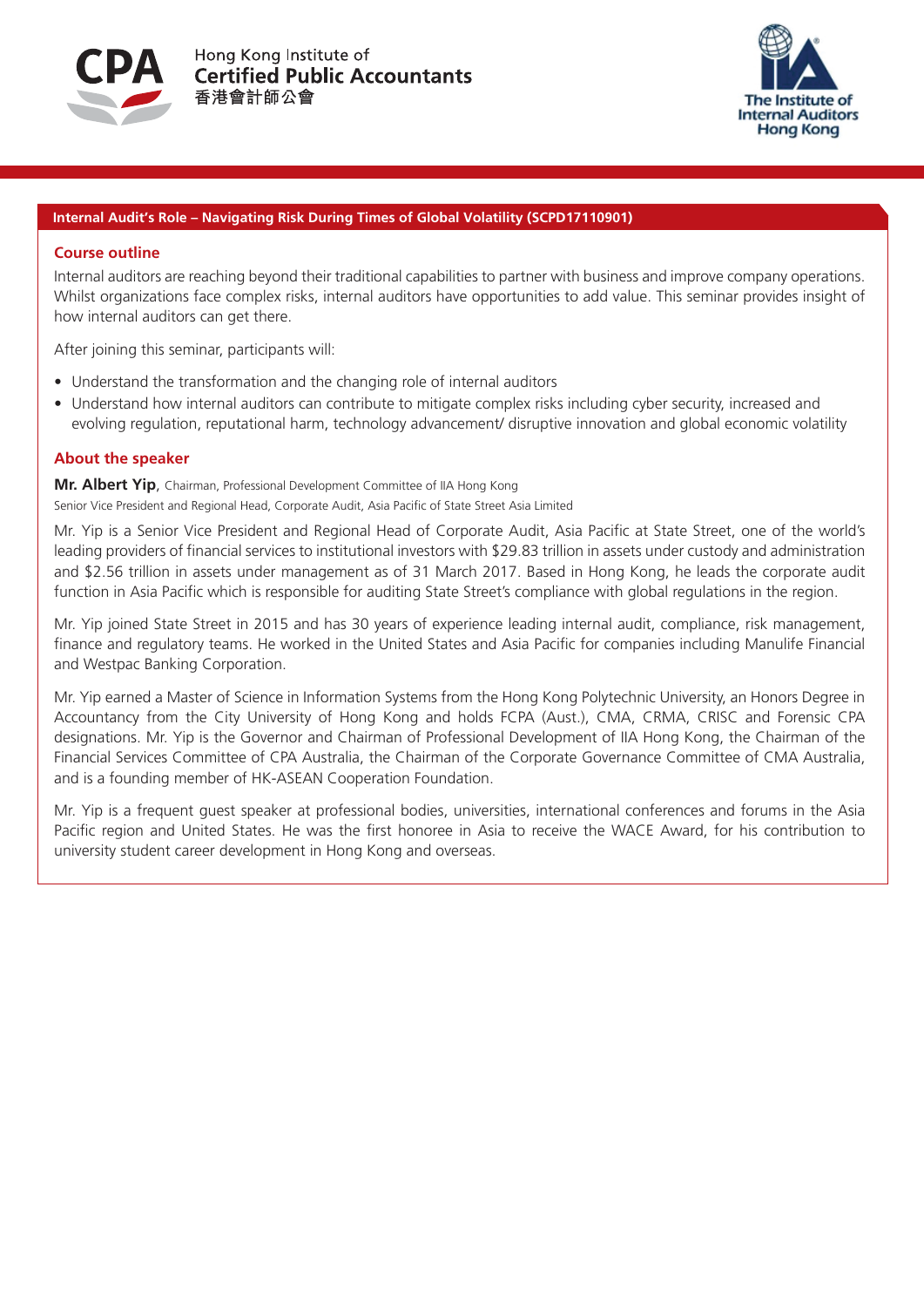



## **Updated COSO ERM Framework – What's New and What's Important (SCPD17111501)**

### **Course outline**

Risk Management has been a tool used by many enterprises to protect and enhance value. The original ERM – Integrated Framework published by the Committee of Sponsoring Organizations of the Treadway Commission (COSO) in 2004 is a commonly adopted framework that organizations refer to when setting up their risk management programmes. Today, entities' risk exposures are changing and evolving more rapidly than ever before. The ERM initiatives in many companies are no longer able to meet the strategic needs of the business.

In view of the issues encountered by some organizations when implementing the original ERM framework, drastic risk management breakdowns in recent years and the increasing complexity of the business environment, COSO released its "Enterprise Risk Management – Aligning Risk with Strategy and Performance" for public exposure and comment in 2016. The updated COSO ERM framework, which emphasizes what is really important in making ERM work within an organization, is expected to be finalized in 2017. In the era of disruptive change, enterprise leaders should understand the new concepts and emphasis of the updated framework, and make use of it to evaluate their ERM approach with the objective to strengthen it.

In this seminar, the speaker will discuss:

- Challenges faced by companies in implementing ERM
- Structure of the updated framework
- Elements for effective ERM
- Key concepts in the updated ERM framework (e.g. risk governance and risk culture, alignment with performance, etc.)
- How to move the ERM initiatives of your organization forward
- Trends and best practices

# **About the speaker**

### **Mr. Vincent Leung**, Senior Director, Protiviti

Mr. Leung is a Senior Director at Protiviti Greater China with more than 20 years of accounting, internal auditing, external auditing and business consulting experience. Mr. Leung specializes in the provision of internal audit and financial advisory, business performance improvement and enterprise risk management solutions to his clients. Prior to joining Protiviti in 2004, Mr. Leung had the experience of working in the assurance practice of a Big Four accounting firm, in the finance department of a commercial company and in the in-house internal audit department of a statutory organization. Mr. Leung is a Fellow Member of HKICPA and a Certified Internal Auditor (CIA), and has obtained the Certification in Risk Management Assurance (CRMA).